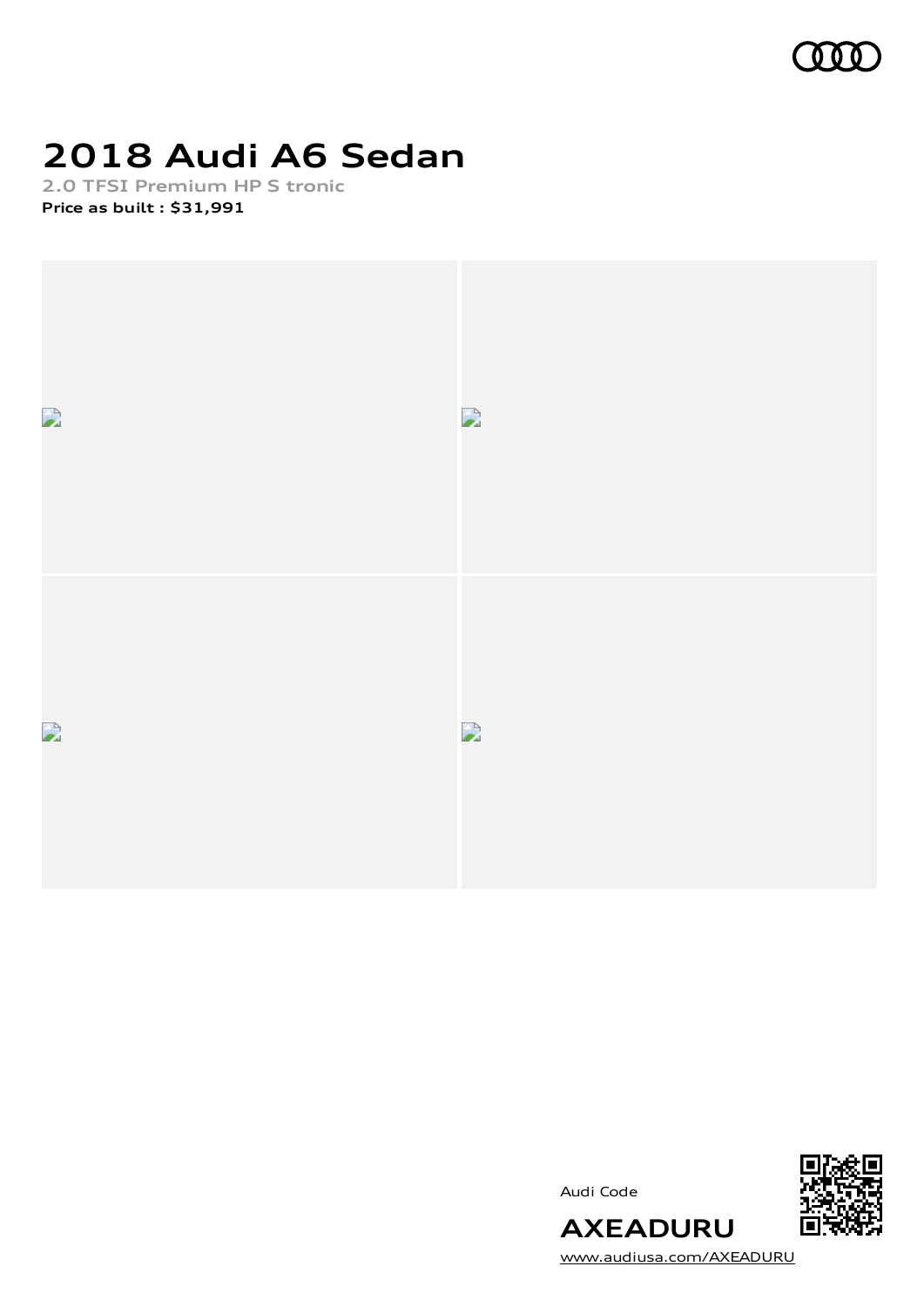### **Summary**

**Audi 2018 Audi A6 Sedan** 2.0 TFSI Premium HP S tronic

**Price as buil[t](#page-11-0)** \$31,991

#### **Exterior colour**

Tornado Gray metallic

### $\overline{\phantom{a}}$

#### **Further Information**

Type of vehicle Used car Mileage 29,834 miles No

**Warranty**

#### **Interior colour**

| Seats     | Black        |
|-----------|--------------|
| Dashboard | Black        |
| Carpet    | Black        |
| Headliner | Lunar Silver |

#### **Audi Code** AXEADURU

**Your configuration on www.audiusa.com** [www.audiusa.com/AXEADURU](https://www.audiusa.com/AXEADURU)

**Commission number** d2566fd10a0e09a84963

### **Technical Specifications**

| Engine type                  | Four-cylinder                                 |
|------------------------------|-----------------------------------------------|
| stroke                       | Displacement/Bore and 1,984/82.5 x 92.8 cc/mm |
| Torque                       | 273 @ 1,600 - 4,500 lb-ft@rpm                 |
| Top track speed              | 130 mph mph $1$                               |
| Acceleration (0 - 60<br>mph) | 6.7 seconds seconds                           |
| Recommended fuel             | Premium                                       |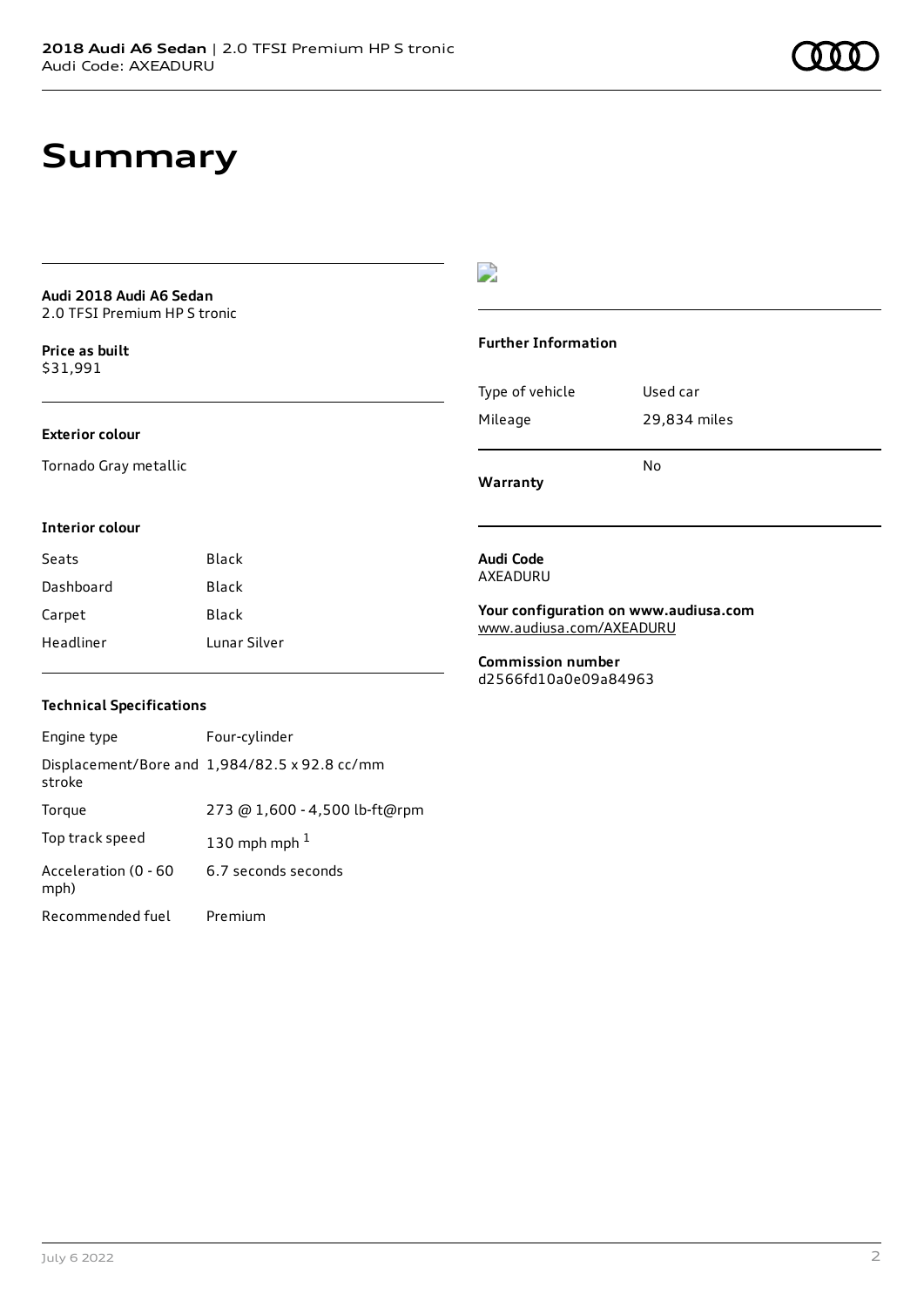# **Equipment**

Tornado Gray metallic

20" Black optic package

Sport Edition package

Power-adjustable, auto-dimming, power-folding, heated exterior side mirrors with memory

Sport suspension system

20" 255/35 summer tires

Black Optic exterior package

20" 5-arm-star design Black wheels

Black cloth headliner

Piano Black inlays







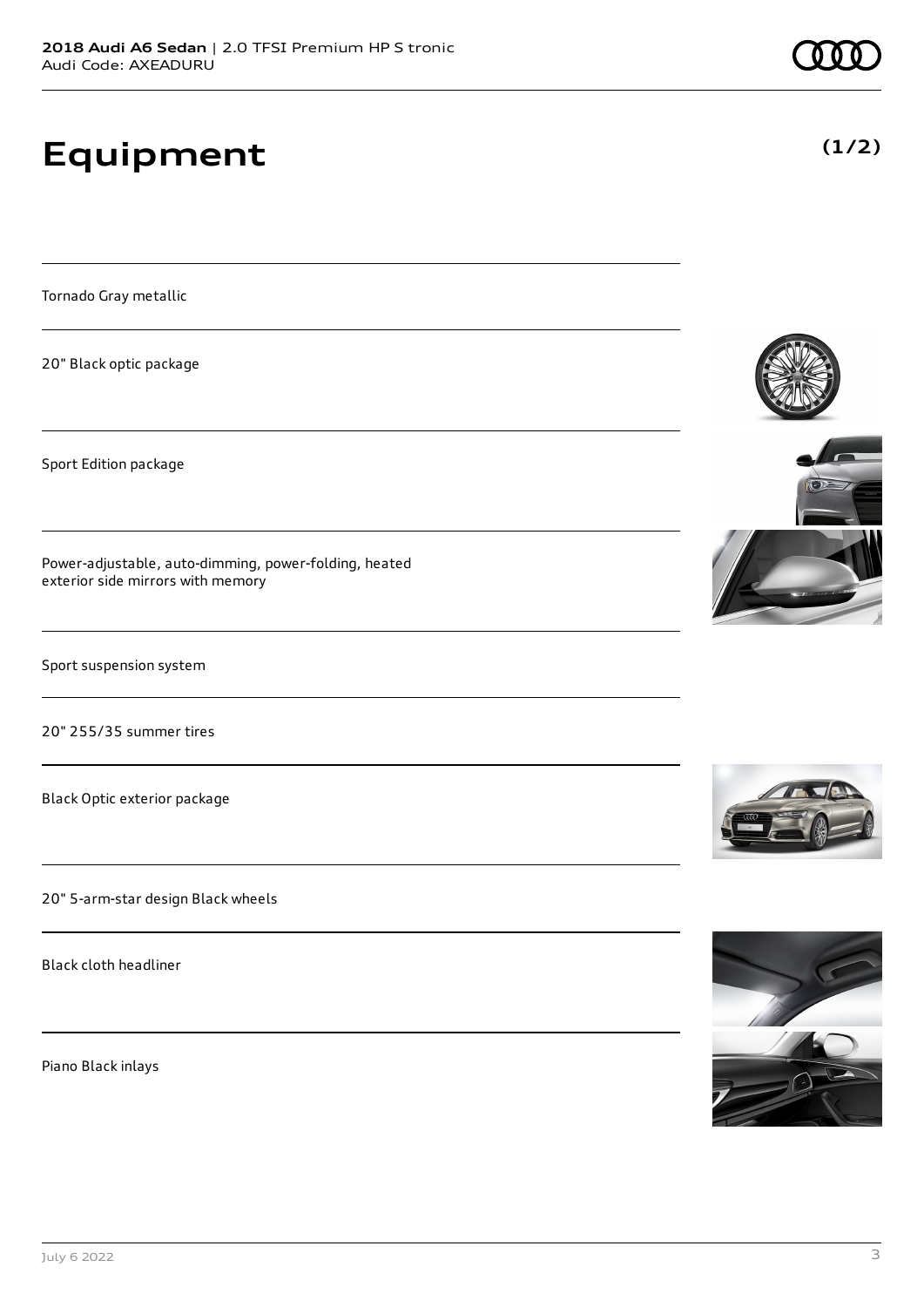# **Equipment**

Audi pre sense® rear

Audi side assist



### **(2/2)**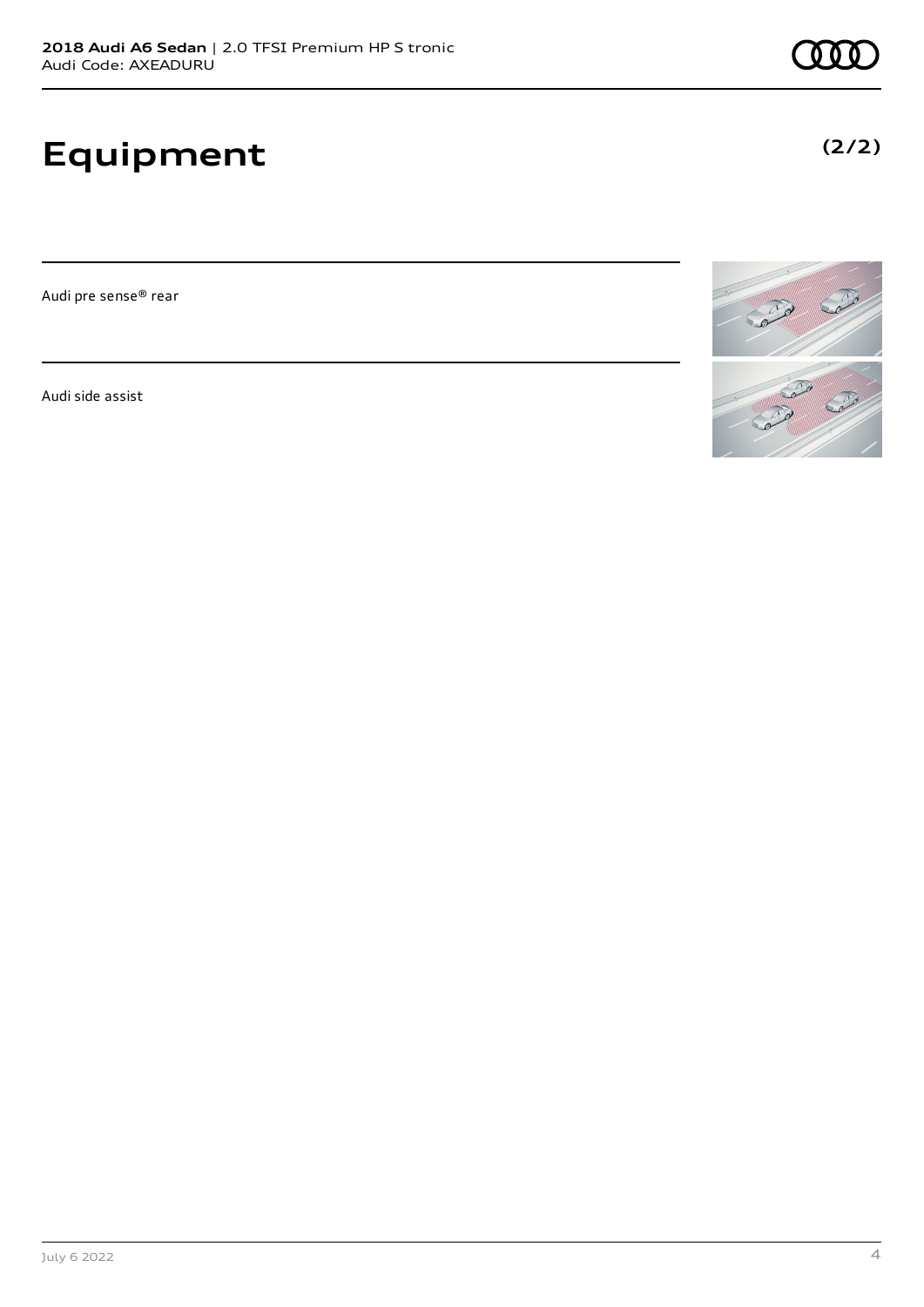## **Standard features**

|  | 0 O | ) () |  |
|--|-----|------|--|
|  |     |      |  |

**(1/2)**

### **Safety and Security**

| 4UH             | Driver and front-passenger advanced airbags<br>and knee airbags   |
|-----------------|-------------------------------------------------------------------|
| 1AS             | Electronic Stability Control (ESC) with<br>traction control (ASR) |
| UH1             | Electromechanical parking brake                                   |
| 8T1             | Cruise control with coast, resume and<br>accelerate features      |
| VC <sub>2</sub> | Garage door opener (HomeLink®)                                    |
| 6Y2             | Top speed electronically limited to 155 mph                       |
| QZ7             | Electromechanical power steering                                  |
| 7K6             | Tire-pressure monitoring system                                   |
| 4X3             | Front thorax side airbags and Sideguard®<br>head curtain airbags  |
| 413             | Audi advanced key-keyless start, stop and<br>entry                |
| 3B7             | Lower Anchors and Tethers for Children<br>(LATCH) in rear seats   |

| <b>Interior</b> |                                                                      |
|-----------------|----------------------------------------------------------------------|
| 3FF             | Sunroof                                                              |
| 7M8             | Aluminum door sill inlays with S line®<br>badging                    |
| 9 A K           | Dual-zone automatic climate control                                  |
| 4L6             | Auto-dimming interior rear view mirror                               |
| QQ1             | LED interior lighting package                                        |
| 1XX             | Three-spoke multifunction sport steering<br>wheel with shift paddles |
| 2C <sub>5</sub> | Manual tilt and telescopic adjustable<br>steering column             |
| 6F3             | Front center armrest                                                 |
| 7F <sub>9</sub> | Leather-wrapped gear selector                                        |
| 4E2             | Electric tailgate/trunk lid release from inside                      |
| 3NZ             | Split folding 60/40 rear seatbacks with pass-<br>through             |
| 7HA             | Cloth interior on doors                                              |
| N1F             | Leather seating surfaces                                             |
| 4A3             | Heated front seats                                                   |
|                 |                                                                      |

#### **Exterior**

| T.              |                                                    |
|-----------------|----------------------------------------------------|
| 0 <sub>NB</sub> | S line <sup>®</sup> fender badge                   |
| VW <sub>5</sub> | Dual-pane acoustic glass for front side<br>windows |
| 8SL             | LED taillights                                     |
| 8Q3             | Automatic headlights                               |
| 8IH             | Xenon plus                                         |
| 1S1             | Tool kit and car jack                              |
| 0P <sub>0</sub> | Dual exhaust outlets with chrome tips              |

#### **Interior**

QE1 Storage package

### **Infotainment and Driver Assistance**

| $MMI®$ touch with handwriting-recognition<br>technology                                                               |
|-----------------------------------------------------------------------------------------------------------------------|
| Parking system plus                                                                                                   |
| Audi smartphone interface including Apple<br>CarPlay <sup>™</sup> and Google™ Android Auto™ for<br>compatible devices |
| Rear view camera                                                                                                      |
| Audi sound system                                                                                                     |
| 7.0" color driver information system                                                                                  |
| MMI <sup>®</sup> Navigation plus                                                                                      |
|                                                                                                                       |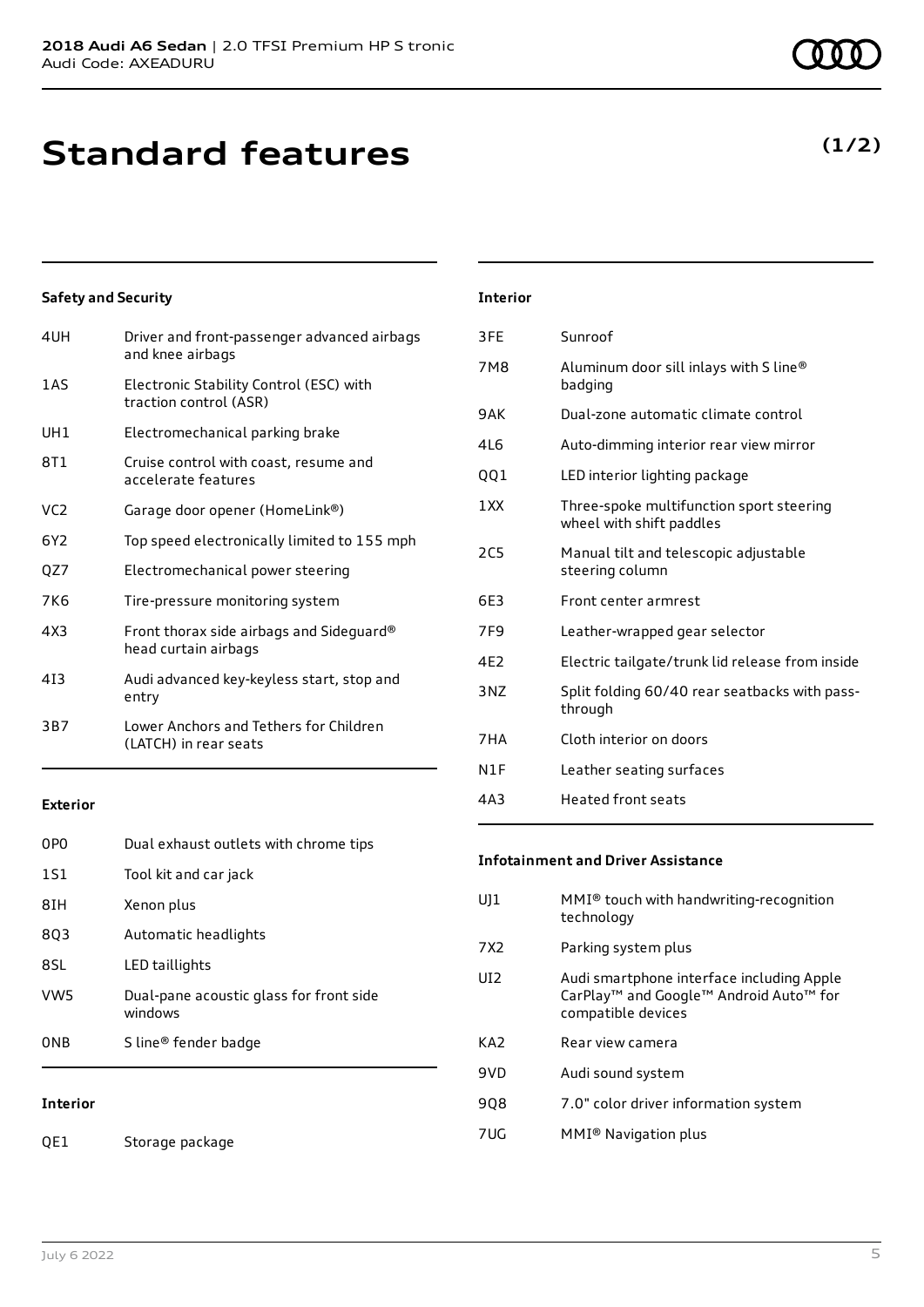**(2/2)**

### **Standard features**

### **Infotainment and Driver Assistance**

- I8H MMI® Radio plus with ten speakers and single CD player with MP3 playback capability
- QV3 SiriusXM® Satellite Radio
- 9ZK Audi connect<sup>®</sup> with six-month trial subscription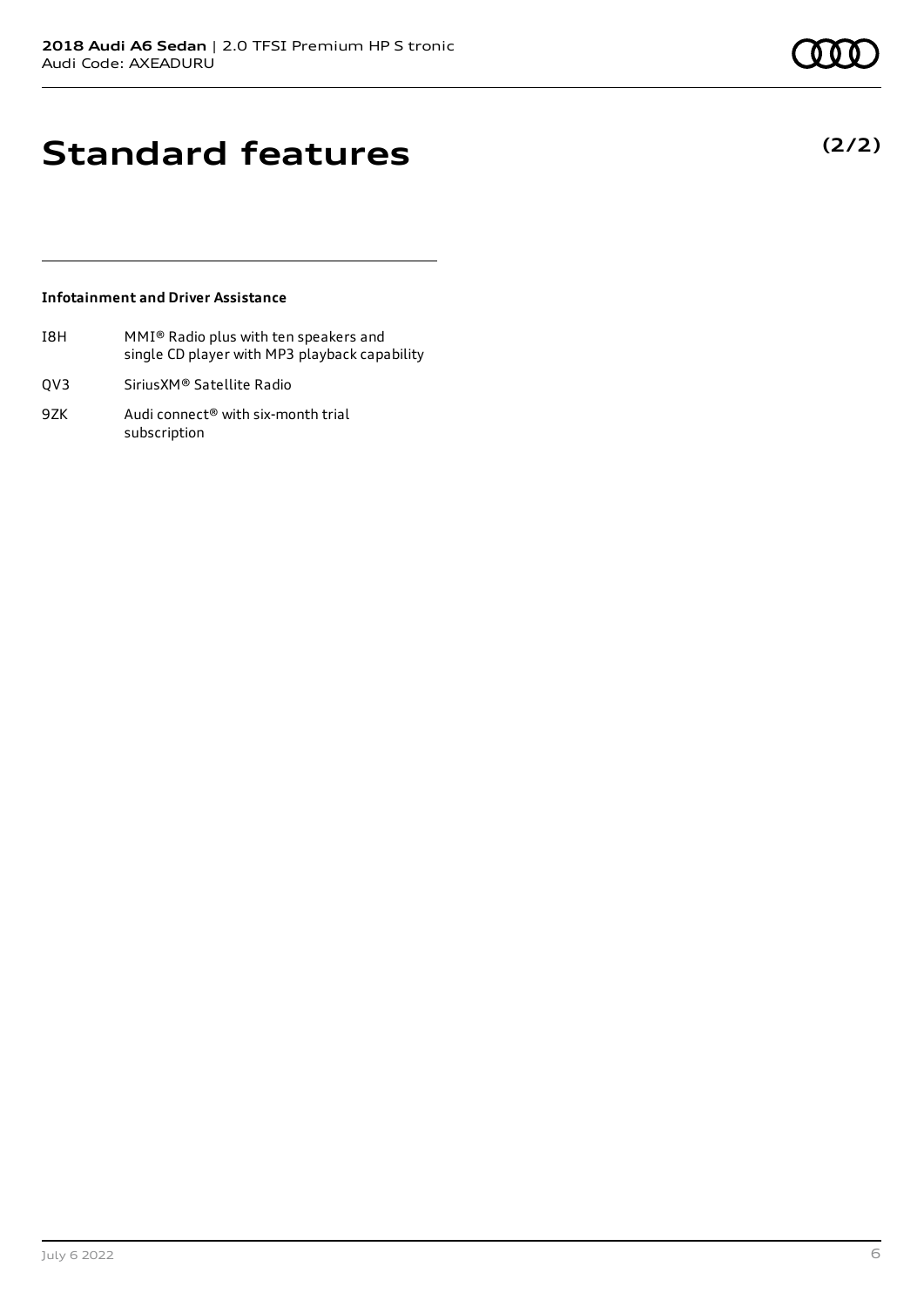## **Dealer remarks**

2018 Audi A6 2.0T FrontTrak Tornado Gray Metallic FrontTrak Still Under Factory Warranty, LOW LOW MILES!, Leather Seats, Black w/Leather Seating Surfaces, Audi Beam-Rings, Brake assist, Exterior Parking Camera Rear, Navigation System, Power moonroof, Wheels: 20" Black 5-Arm Star Design. Clean CARFAX. CARFAX One-Owner. Check out our impressive fleet of luxury vehicles, at 900 Santa Monica Boulevard where you can test drive a preowned Audi today. Our customers leave our dealership 100% satisfied with our excellent customer service and our friendly salespeople. We invite you to find out for yourself what makes us the preferred resource for Audi products and service in southern California.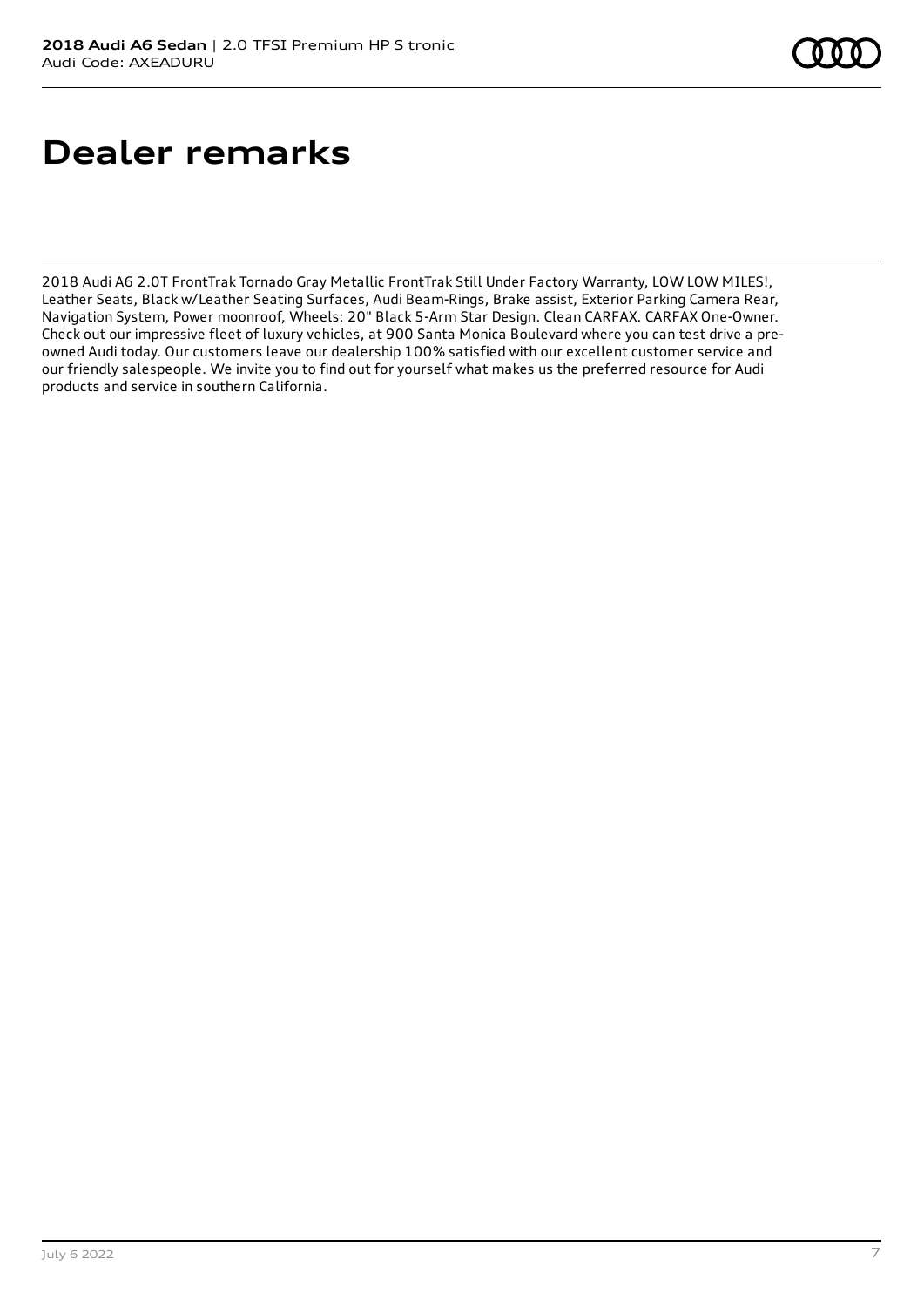## **Technical Specifications**

### **Engineering | Performance**

| Engine type                  | Four-cylinder                                 |
|------------------------------|-----------------------------------------------|
| Acceleration (0 - 60<br>mph) | 6.7 seconds seconds                           |
| Power Level                  | 40                                            |
| Engine block                 | Cast-iron                                     |
| Displacement                 | 2.01                                          |
| Cylinder head                | Aluminum-alloy                                |
| Max. output ps/hp            | 252 @ 5,000 - 6,000 @ rpm                     |
| stroke                       | Displacement/Bore and 1,984/82.5 x 92.8 cc/mm |
| Top track speed <sup>1</sup> | 130 mph mph                                   |
| Torque                       | 273 @ 1,600 - 4,500 lb-ft@rpm                 |
| Valvetrain                   | 16-valve DOHC with valvelift<br>system        |

### **Transmission | Drivetrain**

| Gear ratios: 6th         | 0.508:1                                                                              |
|--------------------------|--------------------------------------------------------------------------------------|
| Gear ratios: Final Drive | 4.234:1                                                                              |
| Gear ratios: 7th         | 0.386:1                                                                              |
| Gear ratios: 4th         | 1.057:1                                                                              |
| Transmission             | Seven-speed S tronic <sup>®</sup> dual-clutch<br>transmission with front-wheel drive |
| Gear ratios: 5th         | 0.738:1                                                                              |
| Gear ratios: 2nd         | 2.190:1                                                                              |
| Gear ratios: 3rd         | 1.517:1                                                                              |
| Gear ratios: Reverse     | 2.750:1                                                                              |
| Gear ratios: 1st         | 3.188:1                                                                              |

### **Steering**

| Electromechanical power steering<br>system |
|--------------------------------------------|
| Turning diameter, curb- 39.0 ft            |
| 16.1:1                                     |
|                                            |

#### **Suspension**

| Front axle | Five-link front suspension       |
|------------|----------------------------------|
| Rear axle  | Trapezoidal-link rear suspension |

#### **Brakes**

| <b>Front brakes</b> | 13.6 (ventilated disc) in |
|---------------------|---------------------------|
| Rear brakes         | 13.0 (ventilated disc) in |

| Alternator | 14 Volts - 120-180A |
|------------|---------------------|
| Battery    | 12 Volts - 80Ah     |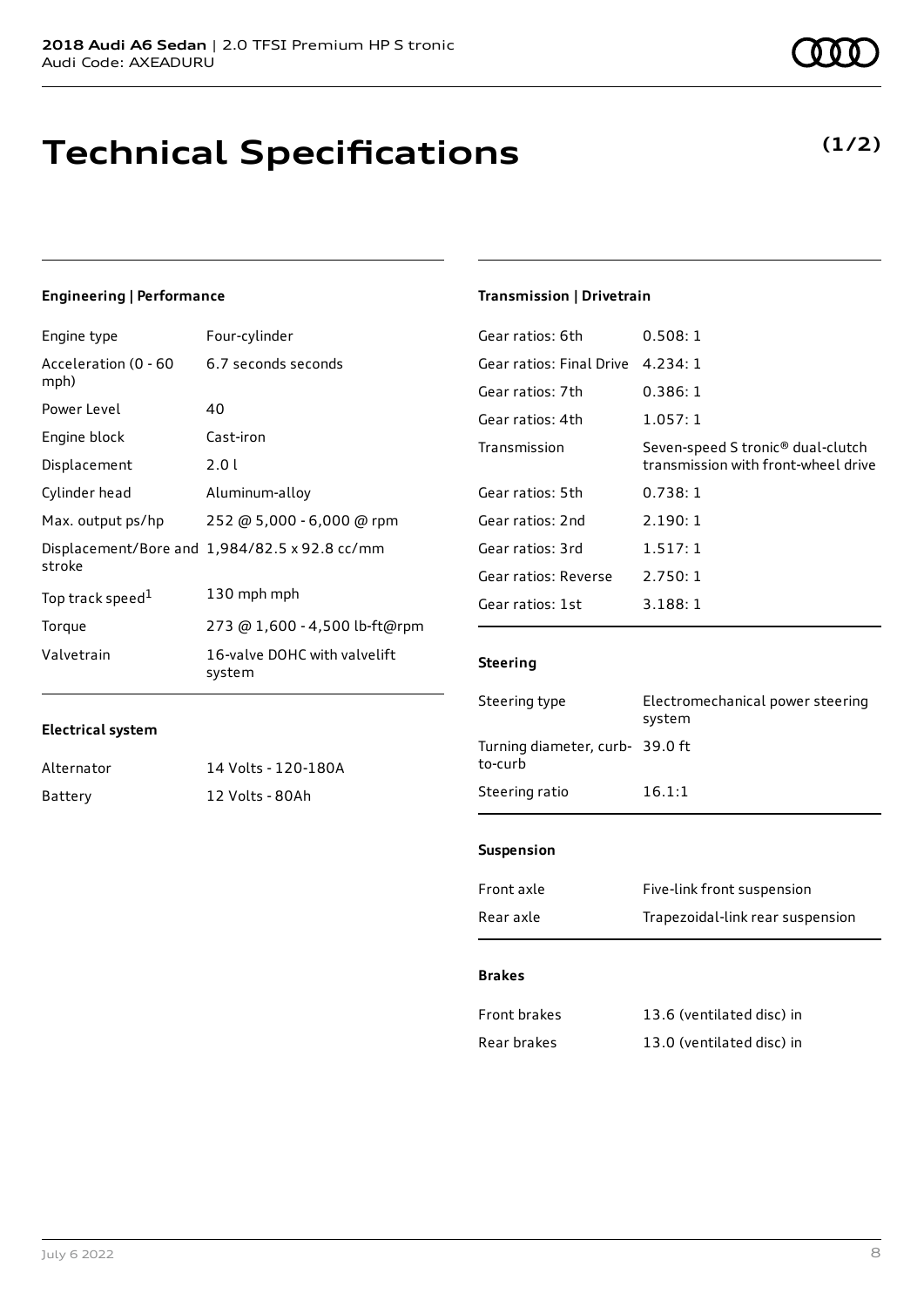### **Technical Specifications**

**(2/2)**

### **Body**

| Material | Aluminum exterior body panels and<br>a steel chassis |
|----------|------------------------------------------------------|
|          |                                                      |

### **Warranty | Maintenance**

| Warranty    | 4-year/50,000-mile Audi New<br>Vehicle Limited Warranty                       |
|-------------|-------------------------------------------------------------------------------|
| Maintenance | 12-month/10,000-mile (whichever<br>occurs first) NO CHARGE first<br>scheduled |

### **Exterior Measurements**

| Height                           | 57.8 in   |
|----------------------------------|-----------|
| Overall width without<br>mirrors | 73.8 in   |
| Length                           | 194.2 in  |
| Wheelbase                        | 114.6 in  |
| Drag coefficient                 | 0.28 Cw   |
| Overall width with<br>mirrors    | $82.1$ in |
| Track rear                       | 63.7 in   |
| Track front                      | 64.1 in   |
| Curb weight                      | 3,803 lb  |

### **Interior measurements**

| Seating capacity                          | 5                    |
|-------------------------------------------|----------------------|
| Shoulder room, rear                       | 56.3 in              |
| Head room with front<br>sunroof           | 37.2 in              |
| Leg room, rear                            | 37.4 in              |
| Shoulder room, front                      | 57.5 in              |
| Head room with rear<br>sunroof            | 37.8 in              |
| Leg room, front                           | 41.3 in              |
| Cargo volume, rear<br>seatbacks up/folded | 14.1/NA cu ft, cu ft |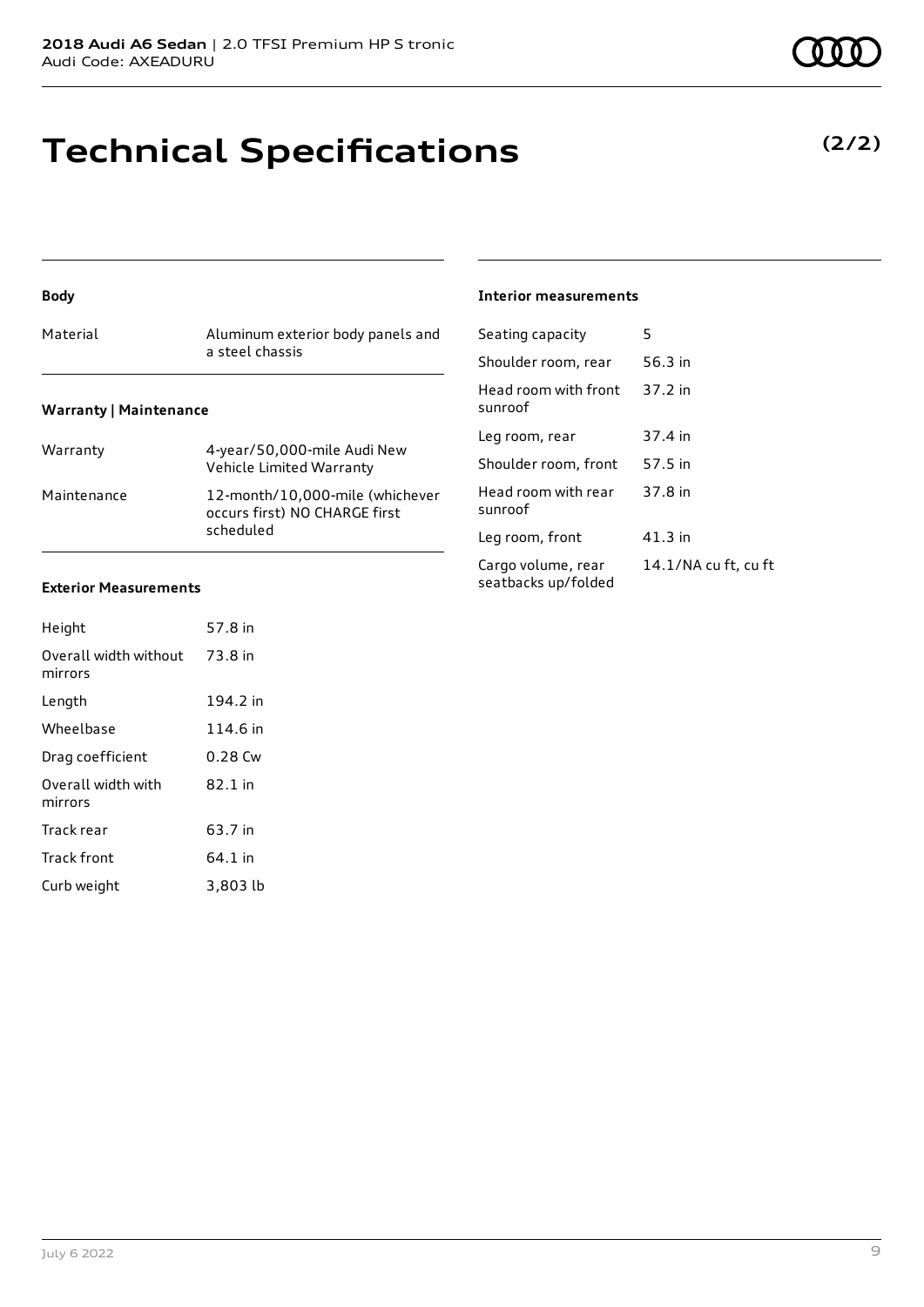### **Consumption- and emission**

### **Consumption by NEDC**

| urban       | $25$ mpg |
|-------------|----------|
| extra-urban | 34 mpg   |
| combined    | 28 mpg   |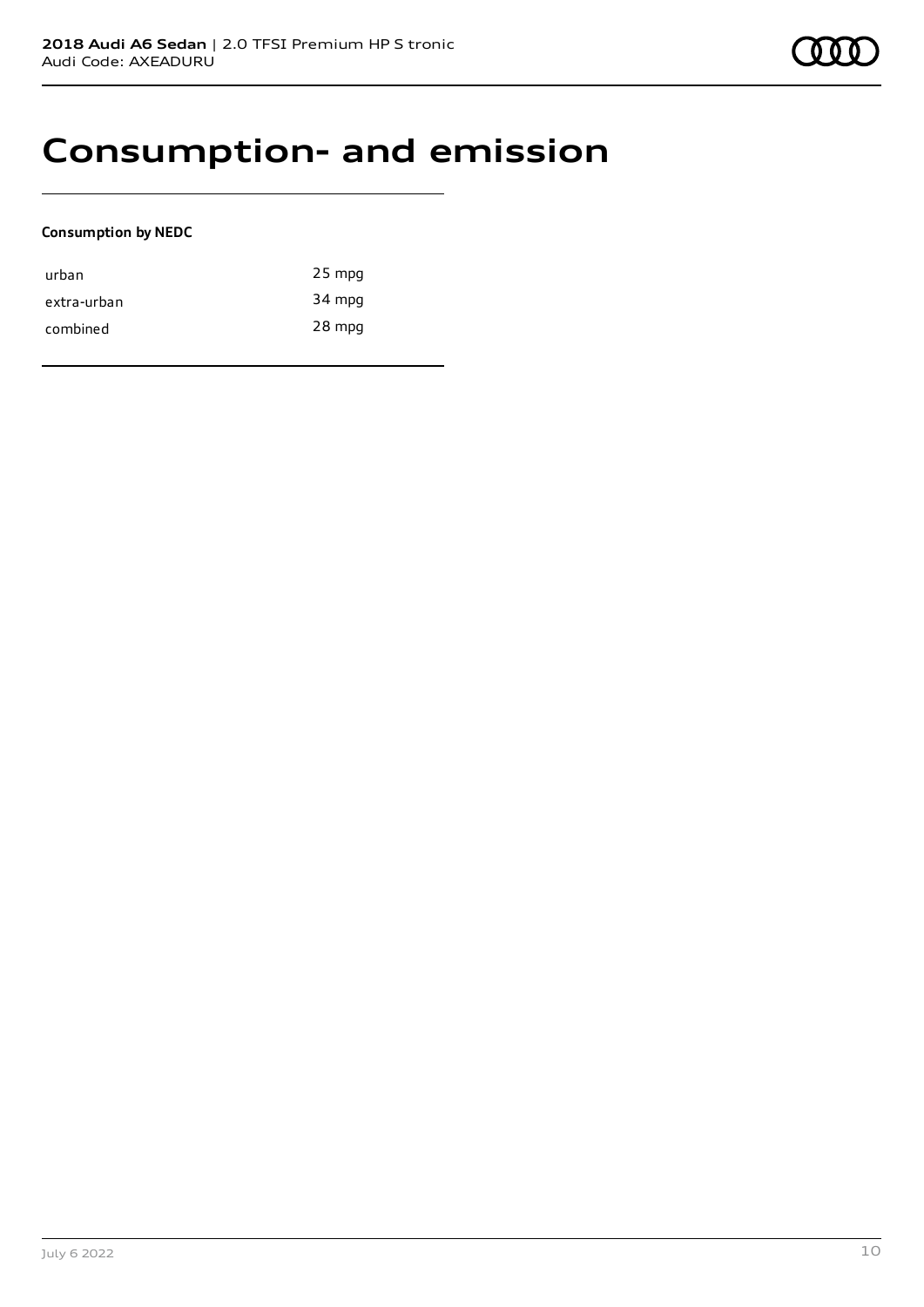

### **Contact**

Dealer **Santa Monica Audi**

1020 Santa Monica Blvd 90401 Santa Monica **CA** 

Phone: +13103939922 FAX: 3103953495

www: [https://www.santamonicaaudica.com](https://www.santamonicaaudica.com/)